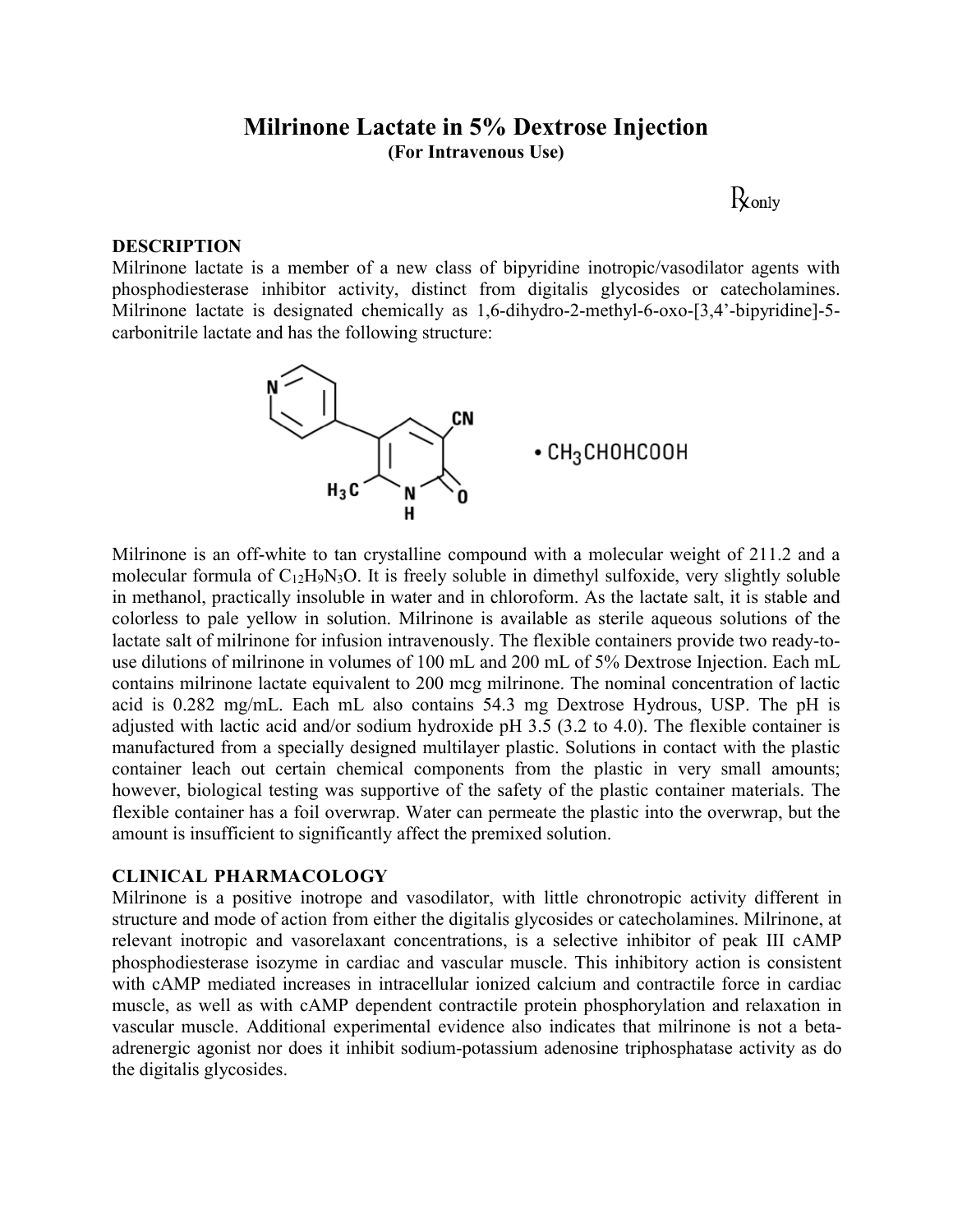Clinical studies in patients with congestive heart failure have shown that milrinone produces dose-related and plasma drug concentration-related increases in the maximum rate of increase of left ventricular pressure. Studies in normal subjects have shown that milrinone produces increases in the slope of the left ventricular pressure-dimension relationship, indicating a direct inotropic effect of the drug. Milrinone also produces dose-related and plasma concentrationrelated increases in forearm blood flow in patients with congestive heart failure, indicating a direct arterial vasodilator activity of the drug.

Both the inotropic and vasodilatory effects have been observed over the therapeutic range of plasma milrinone concentrations of 100 ng/mL to 300 ng/mL.

In addition to increasing myocardial contractility, milrinone improves diastolic function as evidenced by improvements in left ventricular diastolic relaxation.

The acute administration of intravenous milrinone has also been evaluated in clinical trials in excess of 1600 patients, with chronic heart failure, heart failure associated with cardiac surgery, and heart failure associated with myocardial infarction. The total number of deaths, either on therapy or shortly thereafter (24 hours) was 15, less than 0.9%, few of which were thought to be drug-related.

# **PHARMACOKINETICS**

Following intravenous injections of 12.5 mcg/kg to 125 mcg/kg to congestive heart failure patients, milrinone had a volume of distribution of 0.38 liters/kg, a mean terminal elimination half-life of 2.3 hours, and a clearance of 0.13 liters/kg/hr. Following intravenous infusions of 0.20 mcg/kg/min to 0.70 mcg/kg/min to congestive heart failure patients, the drug had a volume of distribution of about 0.45 liters/kg, a mean terminal elimination half-life of 2.4 hours, and a clearance of 0.14 liters/kg/hr. These pharmacokinetic parameters were not dose-dependent, and the area under the plasma concentration versus time curve following injections was significantly dose-dependent.

Milrinone has been shown (by equilibrium dialysis) to be approximately 70% bound to human plasma protein.

The primary route of excretion of milrinone in man is via the urine. The major urinary excretions of orally administered milrinone in man are milrinone (83%) and its O-glucuronide metabolite (12%). Elimination in normal subjects via the urine is rapid, with approximately 60% recovered within the first two hours following dosing and approximately 90% recovered within the first eight hours following dosing. The mean renal clearance of milrinone is approximately 0.3 liters/min, indicative of active secretion.

## **PHARMACODYNAMICS**

In patients with heart failure due to depressed myocardial function, milrinone produced a prompt dose and plasma concentration related increase in cardiac output and decreases in pulmonary capillary wedge pressure and vascular resistance, which were accompanied by mild-to-moderate increases in heart rate. Additionally, there is no increased effect on myocardial oxygen consumption. In uncontrolled studies, hemodynamic improvement during intravenous therapy with milrinone was accompanied by clinical symptomatic improvement, but the ability of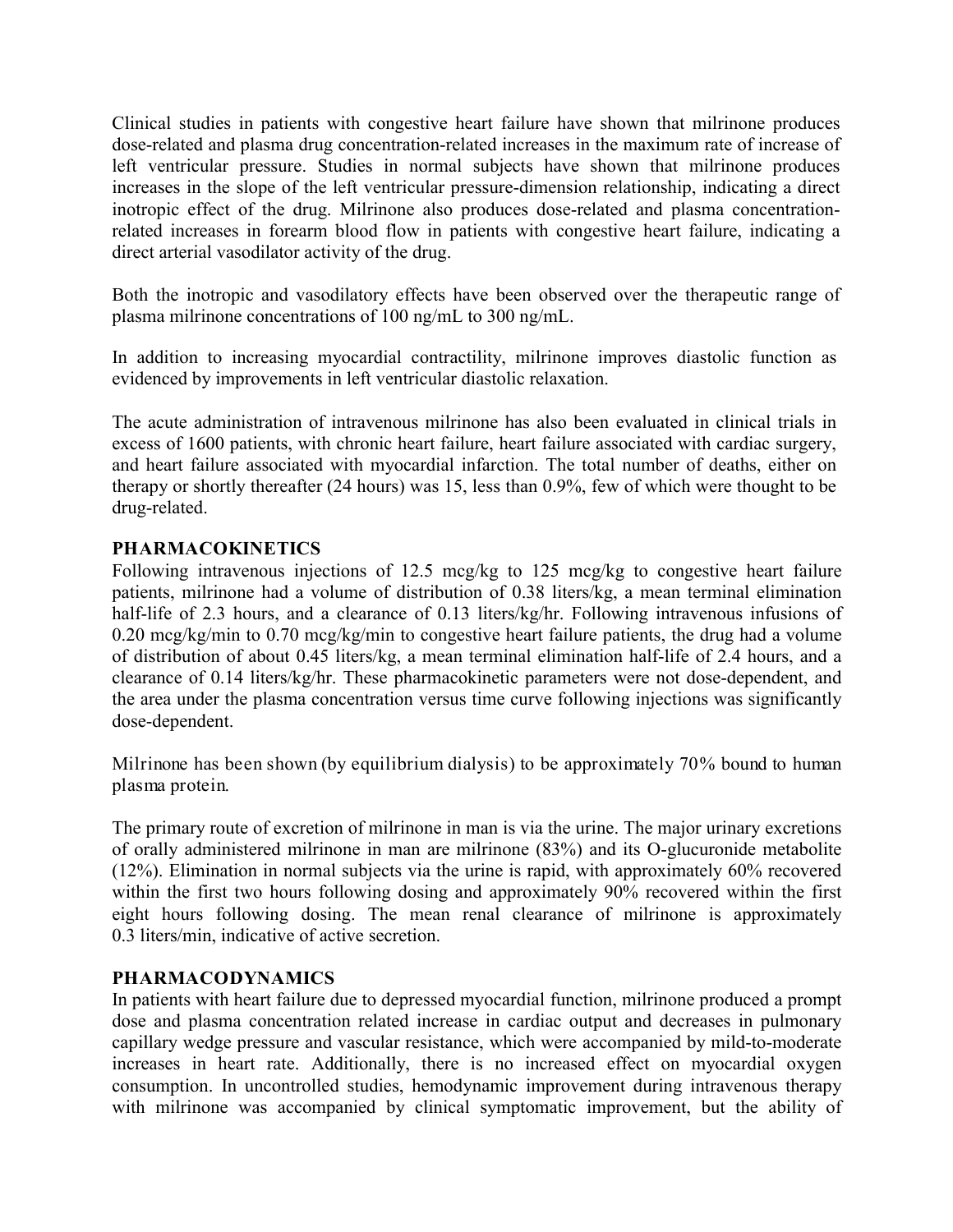milrinone to relieve symptoms has not been evaluated in controlled clinical trials. The great majority of patients experience improvements in hemodynamic function within 5 to 15 minutes of initiation of therapy.

In studies in congestive heart failure patients, milrinone when administered as a loading injection followed by a maintenance infusion produced significant mean initial increases in cardiac index of 25 percent, 38 percent, and 42 percent at dose regimens of 37.5 mcg/kg/0.375 mcg/kg/min, 50 mcg/kg/0.50 mcg/kg/min, and 75 mcg/kg/0.75 mcg/kg/min, respectively. Over the same range of loading injections and maintenance infusions, pulmonary capillary wedge pressure significantly decreased by 20 percent, 23 percent, and 36 percent, respectively, while systemic vascular resistance significantly decreased by 17 percent, 21 percent, and 37 percent. Mean arterial pressure fell by up to 5 percent at the two lower dose regimens, but by 17 percent at the highest dose. Patients evaluated for 48 hours maintained improvements in hemodynamic function, with no evidence of diminished response (tachyphylaxis). A smaller number of patients have received infusions of milrinone for periods up to 72 hours without evidence of tachyphylaxis.

The duration of therapy should depend upon patient responsiveness.

Milrinone has a favorable inotropic effect in fully digitalized patients without causing signs of glycoside toxicity. Theoretically, in cases of atrial flutter/fibrillation, it is possible that milrinone may increase ventricular response rate because of its slight enhancement of AV node conduction. In these cases, digitalis should be considered prior to the institution of therapy with milrinone.

Improvement in left ventricular function in patients with ischemic heart disease has been observed. The improvement has occurred without inducing symptoms or electrocardiographic signs of myocardial ischemia.

The steady-state plasma milrinone concentrations after approximately 6 to 12 hours of unchanging maintenance infusion of 0.50 mcg/kg/min are approximately 200 ng/mL. Near maximum favorable effects of milrinone on cardiac output and pulmonary capillary wedge pressure are seen at plasma milrinone concentrations in the 150 ng/mL to 250 ng/mL range.

## **INDICATIONS AND USAGE**

Milrinone is indicated for the short-term intravenous treatment of patients with acute decompensated heart failure. Patients receiving milrinone should be observed closely with appropriate electrocardiographic equipment. The facility for immediate treatment of potential cardiac events, which may include life-threatening ventricular arrhythmias, must be available. The majority of experience with intravenous milrinone has been in patients receiving digoxin and diuretics. There is no experience in controlled trials with infusions of milrinone for periods exceeding 48 hours.

## **CONTRAINDICATIONS**

Milrinone is contraindicated in patients who are hypersensitive to it.

Solutions containing dextrose may be contraindicated in patients with known allergy to corn or corn products.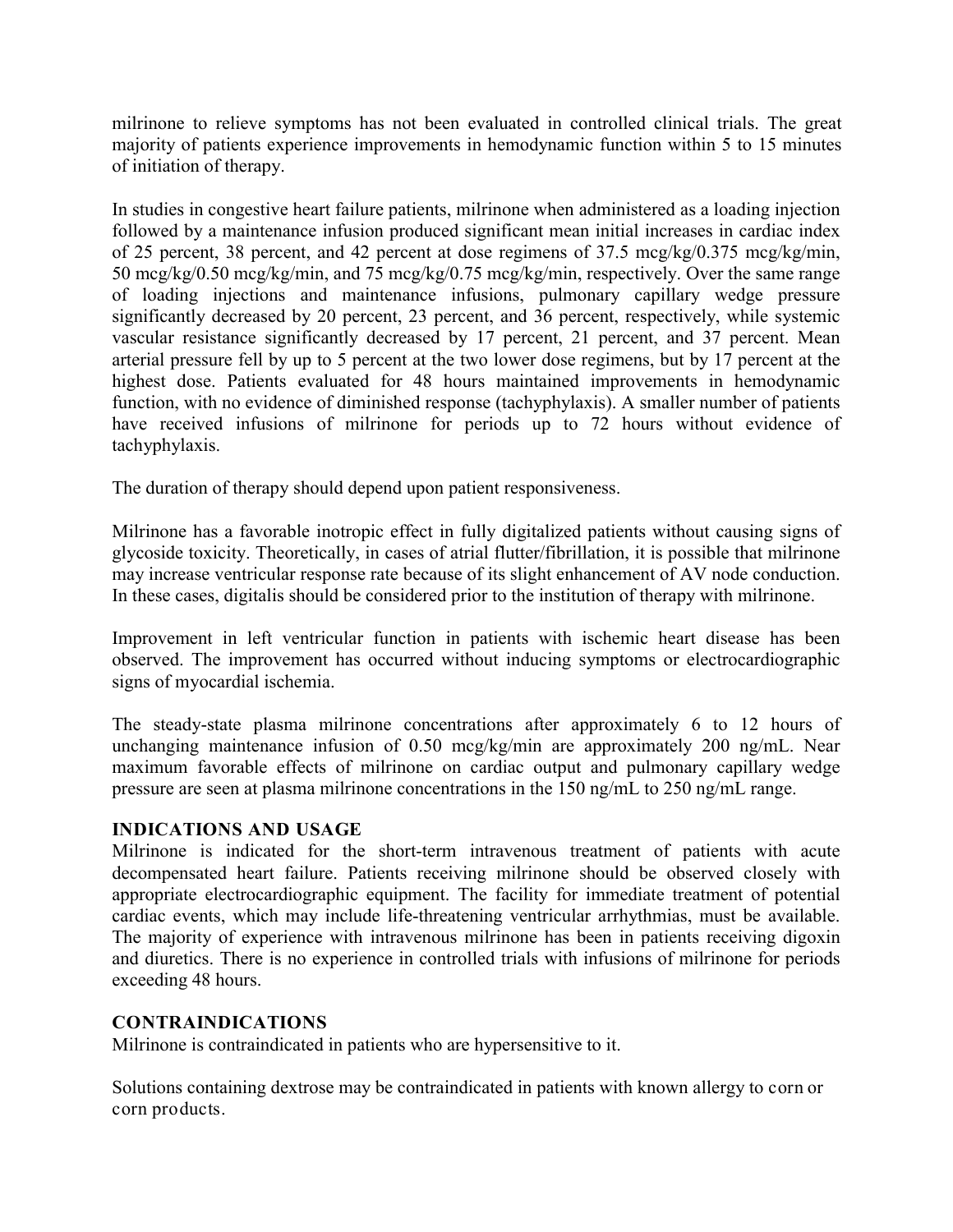### **WARNINGS**

**Whether given orally or by continuous or intermittent intravenous infusion, milrinone has not been shown to be safe or effective in the longer (greater than 48 hours) treatment of**  patients with heart failure. In a multicenter trial of 1088 patients with Chss III and IV **heart failure, long-term oral treatment with milrinone was associated with no improvement in symptoms and an increased risk of hospitalization and death. In this study, patients with Class IV symptoms appeared to be at particular risk of life-threatening cardiovascular**  reactions. There is no evidence that milrinone given by long-term continuous or **intermittent infusion does not carry a similar risk**.

**The use of milrinone both intravenously and orally has been associated with increased frequency of ventricular arrhythmias, including nonsustained ventricular tachycardia. Long-term oral use has been associated with an increased risk of sudden death. Hence, patients receiving milrinone should be observed closely with the use of continuous electrocardiographic monitoring to allow the prompt detection and management of ventricular arrhythmias.**

### **PRECAUTIONS**

### **General**

Milrinone should not be used in patients with severe obstructive aortic or pulmonic valvular disease in lieu of surgical relief of the obstruction. Like other inotropic agents, it may aggravate outflow tract obstruction in hypertrophic subaortic stenosis.

Supraventricular and ventricular arrhythmias have been observed in the high-risk population treated. In some patients, injections of milrinone and oral milrinone have been shown to increase ventricular ectopy, including nonsustained ventricular tachycardia. The potential for arrhythmia, present in congestive heart failure itself, may be increased by many drugs or combinations of drugs. Patients receiving milrinone should be closely monitored during infusion.

Milrinone produces a slight shortening of AV node conduction time, indicating a potential for an increased ventricular response rate in patients with atrial flutter/fibrillation which is not controlled with digitalis therapy.

During therapy with milrinone, blood pressure and heart rate should be monitored and the rate of infusion slowed or stopped in patients showing excessive decreases in blood pressure. If prior vigorous diuretic therapy is suspected to have caused significant decreases in cardiac filling pressure, milrinone should be cautiously administered with monitoring of blood pressure, heart rate, and clinical symptomatology.

There is no experience in controlled trials with infusions of milrinone for periods exceeding 48 hours. Cases of infusion site reactions have been reported with intravenous milrinone therapy (see **ADVERSE REACTIONS**). Consequently, careful monitoring of the infusion site should be maintained to avoid possible extravasation.

#### **Use in Acute Myocardial Infarction**

No clinical studies have been conducted in patients in the acute phase of post myocardial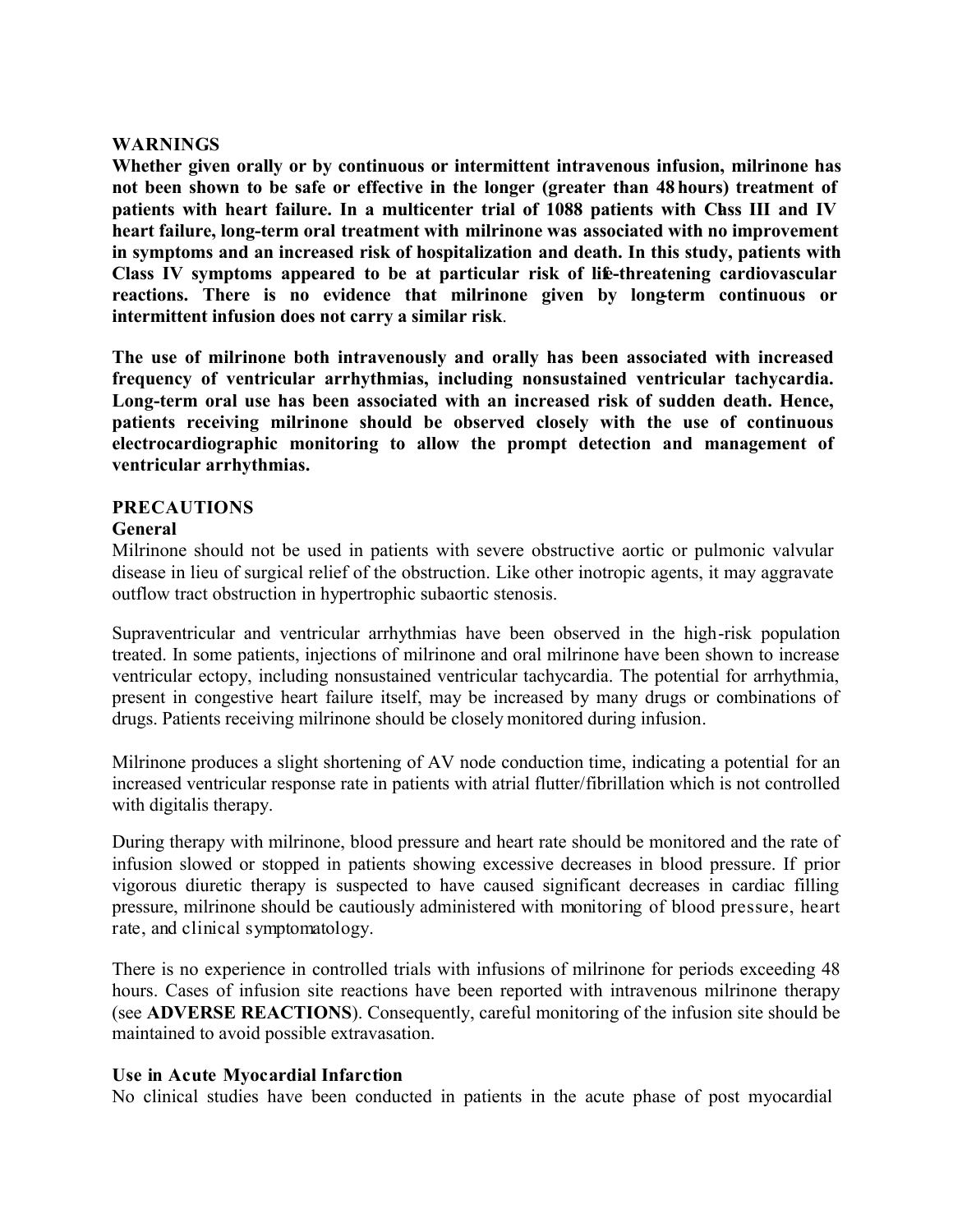infarction. Until further clinical experience with this class of drugs is gained, milrinone is not recommended in these patients.

## **Laboratory Tests**

**Fluid and electrolytes:** Fluid and electrolyte changes and renal function should be carefully monitored during therapy with milrinone. Improvement in cardiac output with resultant diuresis may necessitate a reduction in the dose of diuretic. Potassium loss due to excessive diuresis may predispose digitalized patients to arrhythmias. Therefore, hypokalemia should be corrected by potassium supplementation in advance of or during use of milrinone.

## **Drug Interactions**

No untoward clinical manifestations have been observed in limited experience with patients in whom milrinone was used concurrently with the following drugs: digitalis glycosides; lidocaine, quinidine; hydralazine, prazosin; isosorbide dinitrate, nitroglycerin; chlorthalidone, furosemide, hydrochlorothiazide, spironolactone; captopril; heparin, warfarin, diazepam, insulin; and potassium supplements.

# **Chemical Interactions**

There is an immediate chemical interaction which is evidenced by the formation of a precipitate when furosemide is injected into an intravenous line of an infusion of milrinone. Therefore, furosemide should not be administered in intravenous lines containing milrinone.

# **Carcinogenesis, Mutagenesis, Impairment of Fertility**

Twenty-four months of oral administration of milrinone to mice at doses up to 40 mg/kg/day (about 50 times the human oral therapeutic dose in a 50 kg patient) was unassociated with evidence of carcinogenic potential. Neither was there evidence of carcinogenic potential when milrinone was orally administered to rats at doses up to 5 mg/kg/day (about 6 times the human oral therapeutic dose) for twenty-four months or at 25 mg/kg/day (about 30 times the human oral therapeutic dose) for up to 18 months in males and 20 months in females. Whereas the Chinese Hamster Ovary Chromosome Aberration Assay was positive in the presence of a metabolic activation system, results from the Ames Test, the Mouse Lymphoma Assay, the Micronucleus Test, and the *in vivo* Rat Bone Marrow Metaphase Analysis indicated an absence of mutagenic potential. In reproductive performance studies in rats, milrinone had no effect on male or female fertility at oral doses up to 32 mg/kg/day.

## **Animal Toxicity**

Oral and intravenous administration of toxic dosages of milrinone to rats and dogs resulted in myocardial degeneration/fibrosis and endocardial hemorrhage, principally affecting the left ventricular papillary muscles. Coronary vascular lesions characterized by periarterial edema and inflammation have been observed in dogs only. The myocardial/endocardial changes are similar to those produced by beta-adrenergic receptor agonists such as isoproterenol, while the vascular changes are similar to those produced by minoxidil and hydralazine. Doses within the recommended clinical dose range (up to 1.13 mg/kg/day) for congestive heart failure patients have not produced significant adverse effects in animals.

## **Pregnancy**

Oral administration of milrinone to pregnant rats and rabbits during organogenesis produced no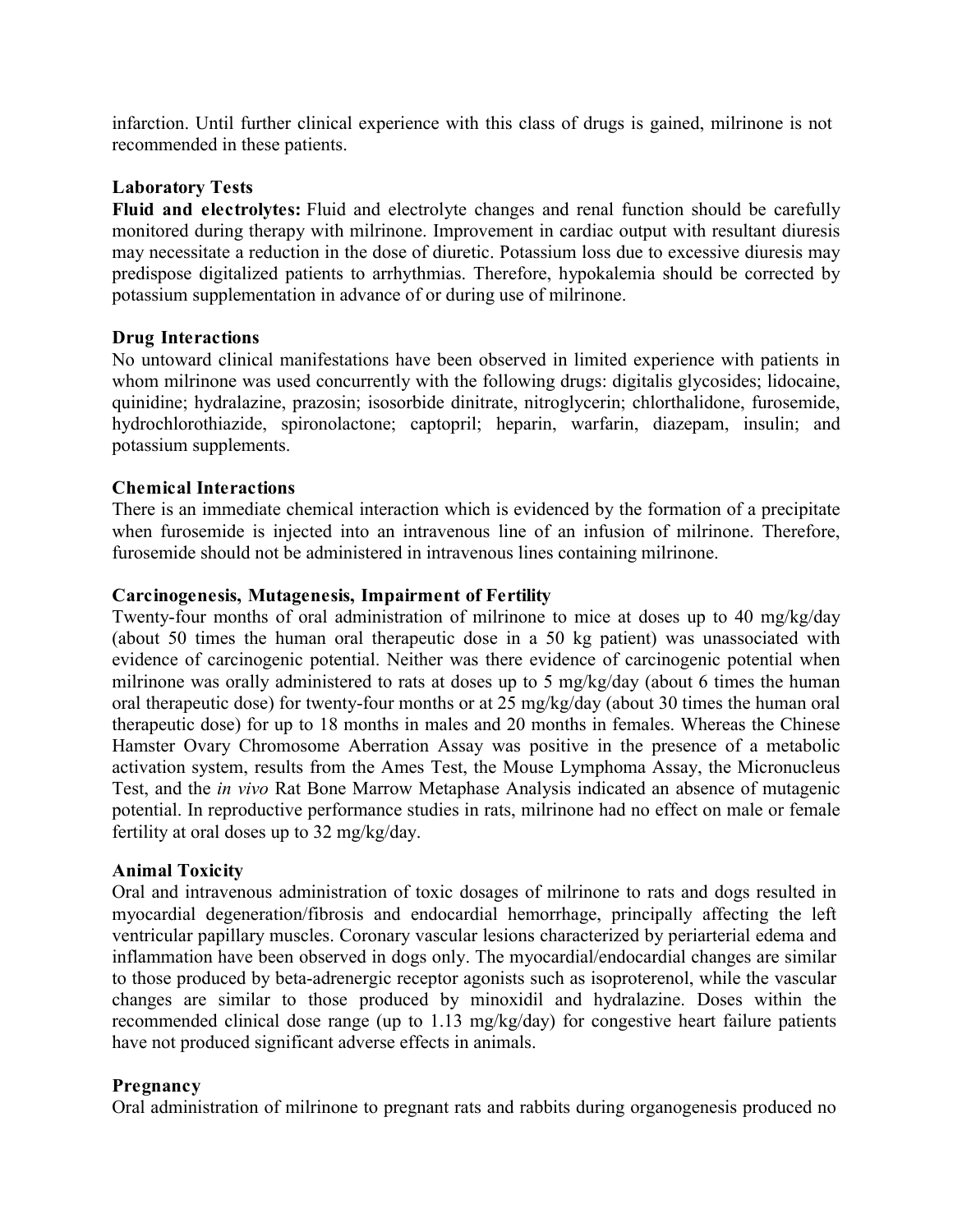evidence of teratogenicity at dose levels up to 40 mg/kg/day and 12 mg/kg/day, respectively. Milrinone did not appear to be teratogenic when administered intravenously to pregnant rats at doses up to 3 mg/kg/day (about 2.5 times the maximum recommended clinical intravenous dose) or pregnant rabbits at doses up to 12 mg/kg/day, although an increased resorption rate was apparent at both 8 mg/kg/day and 12 mg/kg/day (intravenous) in the latter species. There are no adequate and well-controlled studies in pregnant women. Milrinone should be used during pregnancy only if the potential benefit justifies the potential risk to the fetus.

### **Nursing Mothers**

Caution should be exercised when milrinone is administered to nursing women, since it is not known whether it is excreted in human milk.

## **Pediatric Use**

Safety and effectiveness in pediatric patients have not been established.

## **Use in Elderly Patients**

There are no special dosage recommendations for the elderly patient. Ninety percent of all patients administered milrinone in clinical studies were within the age range of 45 to 70 years, with a mean age of 61 years. Patients in all age groups demonstrated clinically and statistically significant responses. No age-related effects on the incidence of adverse reactions have been observed. Controlled pharmacokinetic studies have not disclosed any age-related effects on the distribution and elimination of milrinone.

## **ADVERSE REACTIONS**

#### **Cardiovascular Effects**

In patients receiving milrinone in Phase II and III clinical trials, ventricular arrhythmias were reported in 12.1%: Ventricular ectopic activity, 8.5%; nonsustained ventricular tachycardia, 2.8%; sustained ventricular tachycardia, 1% and ventricular fibrillation, 0.2% (2 patients experienced more than one type of arrhythmia). Holter recordings demonstrated that in some patients injection of milrinone increased ventricular ectopy, including nonsustained ventricular tachycardia. Life-threatening arrhythmias were infrequent and when present have been associated with certain underlying factors such as preexisting arrhythmias, metabolic abnormalities (e.g. hypokalemia), abnormal digoxin levels and catheter insertion. Milrinone was not shown to be arrhythmogenic in an electrophysiology study. Supraventricular arrhythmias were reported in 3.8% of the patients receiving milrinone. The incidence of both supraventricular and ventricular arrhythmias has not been related to the dose or plasma milrinone concentration.

Other cardiovascular adverse reactions include hypotension, 2.9% and angina/chest pain, 1.2%.

In the post-marketing experience, there have been rare cases of "torsades de pointes" reported.

#### **CNS Effects**

Headaches, usually mild to moderate in severity, have been reported in 2.9% of patients receiving milrinone.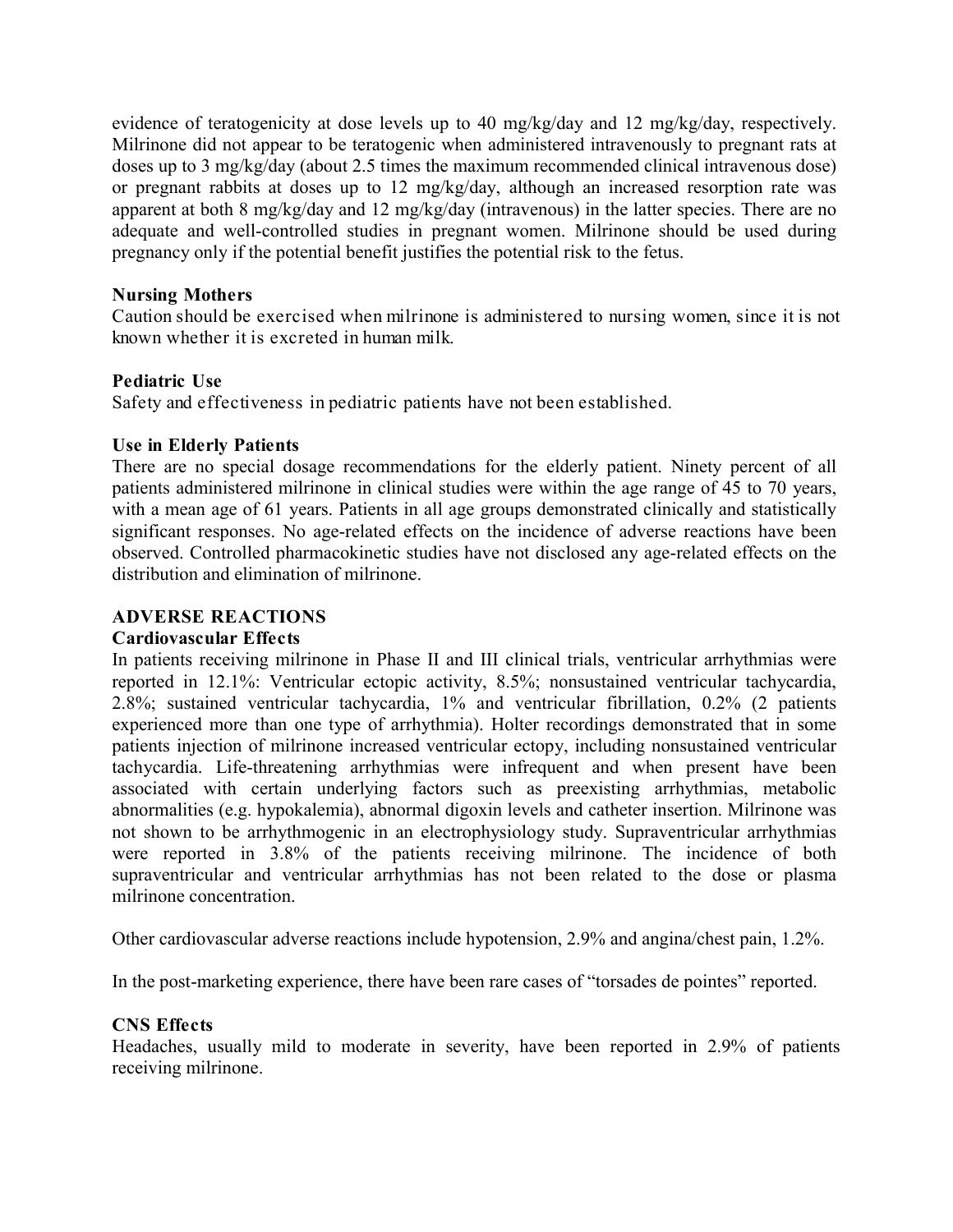## **Other Effects**

Other adverse reactions reported, but not definitely related to the administration of milrinone include hypokalemia, 0.6%; tremor, 0.4%; and thrombocytopenia, 0.4%.

# **Post-Marketing Adverse Event Reports**

In addition to adverse events reported from clinical trials, the following events have been reported from worldwide post-marketing experience with Milrinone:

Isolated spontaneous reports of bronchospasm and anaphylactic shock.

Liver function test abnormalities and skin reactions such as rash.

Administration site conditions: Infusion site reaction.

# **To report SUSPECTED ADVERSE REACTIONS, contact Pfizer Inc. at 1‑800‑438‑1985 or FDA at 1-800-FDA-1088 or www.fda.gov/medwatch.**

# **OVERDOSAGE**

Doses of milrinone may produce hypotension because of its vasodilator effect. If this occurs, administration of milrinone should be reduced or temporarily discontinued until the patient's condition stabilizes. No specific antidote is known, but general measures for circulatory support should be taken.

## **DOSAGE AND ADMINISTRATION**

Milrinone should be administered with a loading dose followed by a continuous infusion (maintenance dose) according to the following guidelines:

## **Loading Dos e**

50 mcg/kg: Administer slowly over 10 minutes

Note: Milrinone (200 mcg per mL) in Plastic Container is for intravenous infusion only.

Dosage recommendations using a 1 mg per mL concentration of milrinone are included for informational purposes only.

The table below shows the loading dose in milliliters (mL) of milrinone (1 mg per mL) by patient body weight (kg).

| <b>Patient Body Weight (kg)</b> |     |    |       |    |                          |                |      |    |  |
|---------------------------------|-----|----|-------|----|--------------------------|----------------|------|----|--|
| κg                              | າ ດ | 40 | ◡◡    | OU | $\overline{\phantom{a}}$ | $\Omega$<br>οu | o٢   | 00 |  |
| mL                              | 1.J | ∽  | ے . ت |    |                          |                | ی. т |    |  |

# **Loading Dose (mL) Using 1 mg per mL Concentration**

The loading dose may be given undiluted, but diluting to a rounded total volume of 10 or 20 mL (see appropriate package insert for diluents) may simplify the visualization of the injection rate.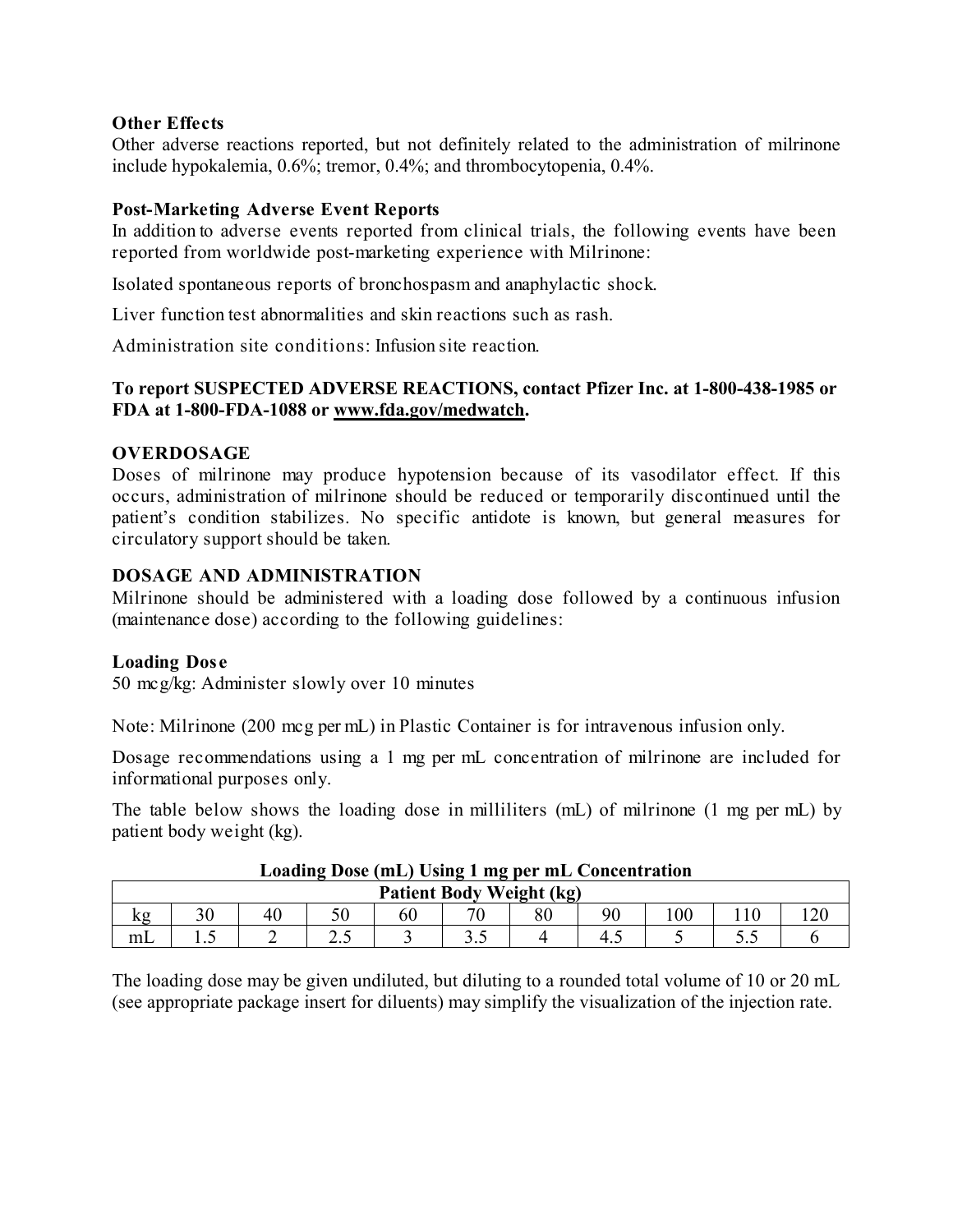## **Maintenance Dos e**

|          | <b>Infusion Rate</b>      | <b>Total Daily Dose</b> |                        |
|----------|---------------------------|-------------------------|------------------------|
|          |                           | $(24$ Hours)            |                        |
| Minimum  | $0.375$ mcg/kg/min        | $0.59 \text{ mg/kg}$    | Administer as a        |
| Standard | $0.50 \text{~mcg/kg/min}$ | $0.77 \text{ mg/kg}$    | continuous intravenous |
| Maximum  | $0.75 \text{~mcg/kg/min}$ | $1.13 \text{ mg/kg}$    | infusion               |

The infusion rate should be adjusted according to hemodynamic and clinical response. Patients should be closely monitored. In controlled clinical studies, most patients showed an improvement in hemodynamic status as evidenced by increases in cardiac output and reductions in pulmonary capillary wedge pressure.

Note: See "Dosage Adjustment in Renally Impaired Patients." Dosage may be titrated to the maximum hemodynamic effect and should not exceed 1.13 mg/kg/day. Duration of therapy should depend upon patient responsiveness.

The maintenance dose in mL/hr by patient body weight (kg) may be determined by reference to the following table.

| <b>Maintenance Dose</b> | <b>Patient Body Weight (kg)</b> |     |      |      |      |      |      |      |      |      |
|-------------------------|---------------------------------|-----|------|------|------|------|------|------|------|------|
| (mcg/kg/min)            | 30                              | 40  | 50   | 60   | 70   | 80   | 90   | 100  | 110  | 120  |
| 0.375                   | 3.4                             | 4.5 | 5.6  | 6.8  | 7.9  | 9    | 10.1 | 11   | 12.4 | 13.5 |
| 0.400                   | 3.6                             | 4.8 | 6    | 7.2  | 8.4  | 9.6  | 10.8 | 12   | 13.2 | 14.4 |
| 0.500                   | 4.5                             | 6   | 7.5  | Q    | 10.5 | 12   | 13.5 | 15   | 16.5 | 18   |
| 0.600                   | 5.4                             | 7.2 |      | 10.8 | 12.6 | 14.4 | 16.2 | 18   | .9.8 | 21.6 |
| 0.700                   | 6.3                             | 8.4 | 10.5 | 12.6 | 14.7 | 16.8 | 18.9 | 21   | 23.  | 25.2 |
| 0.750                   | 6.8                             | Q   |      | 13.5 | 5.8  | 18   | 20.3 | 22.5 | 24.8 | 27   |

# **Milrinone Infusion Rate (mL/hr) Using 200 mcg per mL Concentration**

# **Dosage Adjustment in Renally Impaired Patients**

Data obtained from patients with severe renal impairment (creatinine clearance  $= 0$  to 30 mL/min) but without congestive heart failure have demonstrated that the presence of renal impairment significantly increases the terminal elimination half-life of milrinone. Reductions in infusion rate may be necessary in patients with renal impairment. For patients with clinical evidence of renal impairment, the recommended infusion rate can be obtained from the following table:

| <b>Creatinine Clearance</b><br>(mL/min/1.73 m <sup>2</sup> ) | <b>Infusion Rate</b><br>(mcg/kg/min) |
|--------------------------------------------------------------|--------------------------------------|
|                                                              | 0.20                                 |
|                                                              | 0.23                                 |
| 20                                                           | 0.28                                 |
| 30                                                           | 0.33                                 |
|                                                              | 0.38                                 |
|                                                              | 0.43                                 |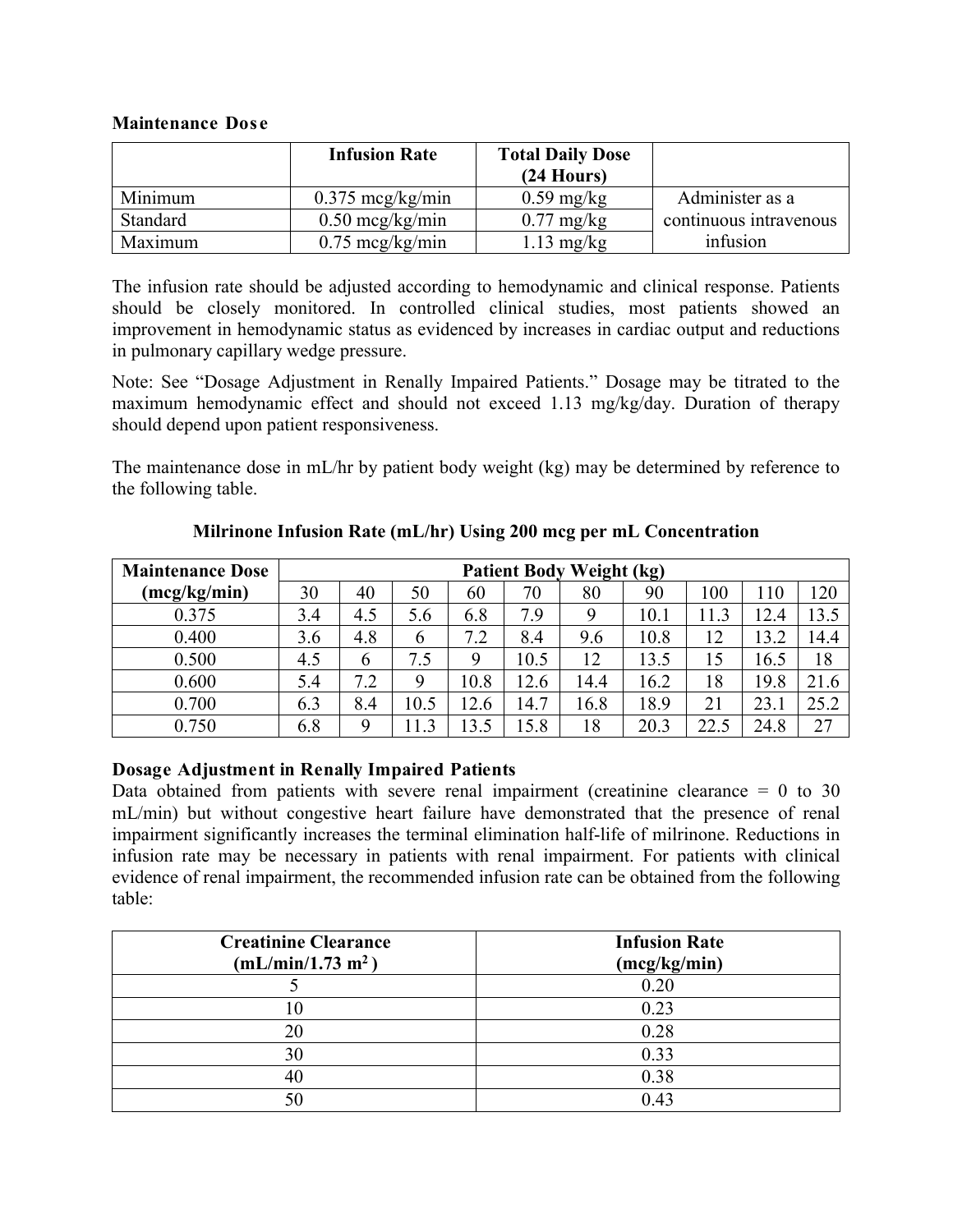Parenteral drug products should be inspected visually for particulate matter and discoloration prior to administration, whenever solution and container permit. Milrinone Lactate in 5% Dextrose Injection is a clear, colorless to pale yellow solution.

## **DIRECTIONS FOR USE**

When administering Milrinone Lactate in 5% Dextrose Injection by continuous infusion, it is advisable to use a calibrated electronic infusion device.

# **To open**

Tear overwrap down side at slit and remove solution container. Some opacity of the plastic due to moisture absorption during the sterilization process may be observed. This is normal and does not affect the solution quality or safety. The opacity will diminish gradually. After removing overwrap, check for minute leaks by squeezing inner bag firmly. If leaks are found, discard solution as sterility may be impaired.

# **Preparation for Administration**

Visually inspect the container. If the administration port is damaged, detached, or not present, discard container as solution path sterility may be impaired.

(Use aseptic technique)

- 1. Suspend container from eyelet support.
- 2. Remove top portion of twist off port at bottom of container.
- 3. Attach administration set. Refer to complete directions accompanying set.

**Caution**: Do not administer simultaneously with blood. Do not use plastic containers in series connections. Such use could result in air embolism due to residual air being drawn from the primary container before administration of the fluid from the secondary container is complete.

## **HOW SUPPLIED**

Milrinone Lactate in 5% Dextrose Injection, is supplied in single port infusion bags as follows:

|            | <b>Milrinone Lactate in 5% Dextrose Injection</b>                |                    |  |  |  |  |  |
|------------|------------------------------------------------------------------|--------------------|--|--|--|--|--|
| <b>NDC</b> | $(200 \text{ mcg} (0.2 \text{ mg}) \text{ per mL})$              | Package Factor     |  |  |  |  |  |
|            | 0409-2045-10 20 mg per 100 mL Single-Dose flexible container bag | 10 bags per carton |  |  |  |  |  |
|            | 0409-1983-10 40 mg per 200 mL Single-Dose flexible container bag | 10 bags per carton |  |  |  |  |  |

# **Storage Conditions**

Exposure of pharmaceutical products to heat should be minimized. Avoid excessive heat. Protect from freezing. It is recommended that the product be stored at 20° to 25°C (68° to 77°F). [See USP Controlled Room Temperature]; however, brief exposure up to 40°C (104°F) does not adversely affect the product.